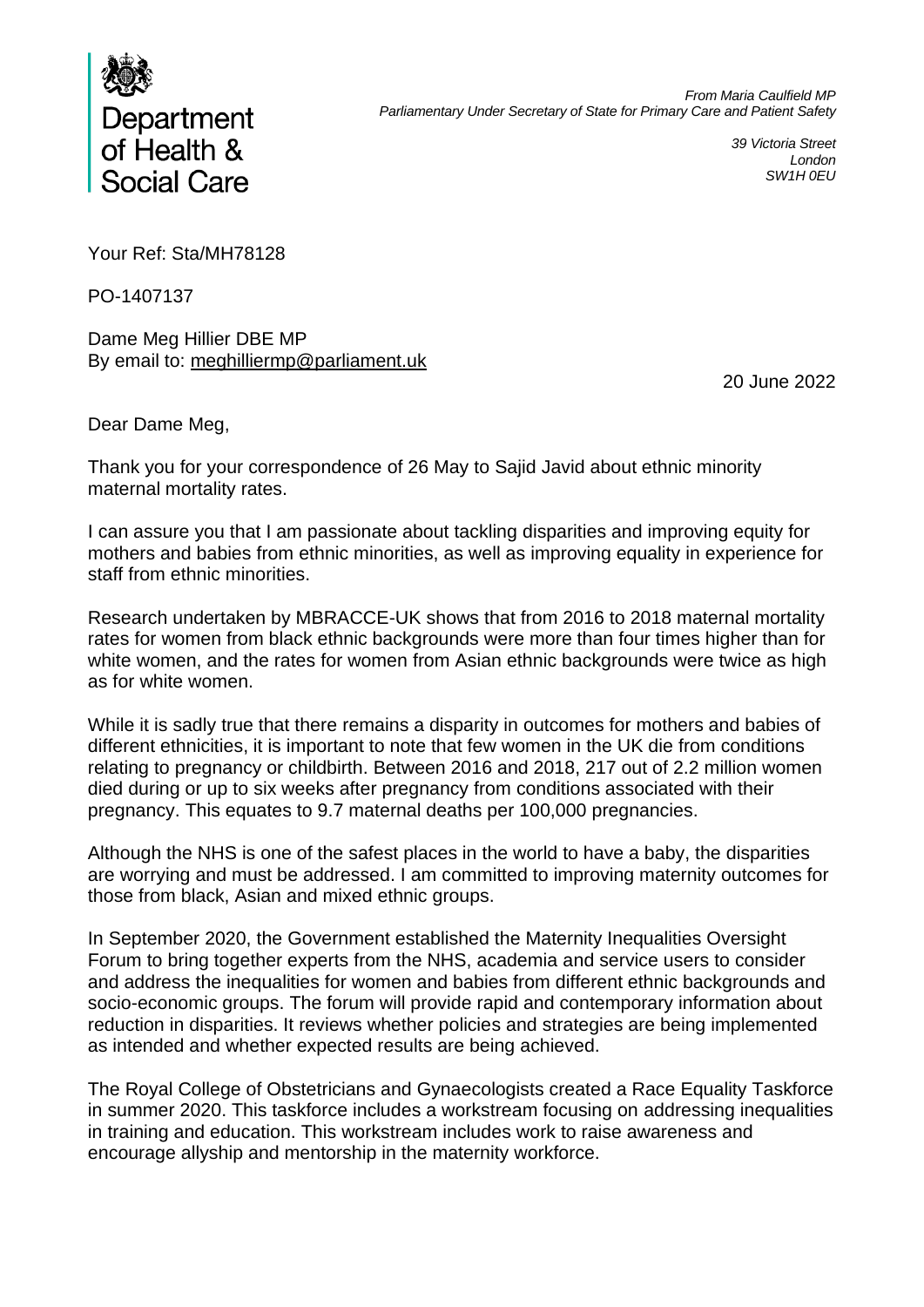Professor Jacqueline Dunkley-Bent OBE, the Chief Midwifery Officer for England, is leading work to understand why mortality rates are higher, consider evidence about what will reduce them and take action to improve equity in outcomes and experience of care for mothers and their babies.

The department has commissioned the Policy Research Unit in Maternal and Neonatal Health and Care at the University of Oxford to undertake research into disparities in 'near misses', including the development of an English Maternal Morbidity Outcome Indicator. The research will explore whether the indicator is sufficiently sensitive to be used to detect whether the changes made to clinical care are resulting in better health outcomes.

The root causes of disparities in health are a complex interaction between personal, social, economic and environmental factors. Disparities exist across the system and that is why a life-course approach is needed to address issues that contribute to maternal and neonatal deaths and to help women prepare for pregnancy.

To address disparities and reduce the rates of maternal and neonatal deaths, we need to improve both planning for pregnancy and access to effective pre-conception and maternity care for women from ethnic minorities and lower socio-economic groups, as well as addressing the wider social determinants that are linked to poorer outcomes, such as poverty, poor housing and inadequate education. We also need to support all women to reduce unhealthy behaviours, such as smoking, drinking and obesity in pregnancy.

On 22 February, I announced plans to establish a Maternity Disparities Taskforce that has a specific focus on improving pre-conception care and access to maternity care for women from ethnic minorities and lower socio-economic groups. The taskforce will bring together experts from across the health system, Government departments, and the voluntary sector to tackle disparities in maternal and neonatal outcomes. Meetings will take place every two months to maintain progress with the delivery of actions and keep the issues we face around disparities in maternity care as a priority.

The *NHS Long Term Plan* committed to implementation of an enhanced and targeted continuity of carer model for those from black, Asian and mixed ethnic groups, as well as for women living in the most deprived areas. Continuity of carer models help reduce baby loss, pre-term births, hospital admissions and the need for unwarranted intervention during labour, as well as improving women's experience of care.

In September 2021, NHS England and NHS Improvement published equity and equality guidance for Local Maternity Systems (LMSs). The guidance focuses on actions to improve equity for mothers and babies from ethnic minorities and those living in the most deprived areas, and to improve equality in experience for staff. 

This guidance asked LMSs to produce an equity and equality analysis, covering health outcomes, community assets and staff experience, and to co-produce equity and equality action plans by 28 February. The guidance is supported by a £6.8million investment for the LMSs to implement these plans.

LMSs are being asked to include the following four interventions to prevent avoidable deaths of babies in their action plans: